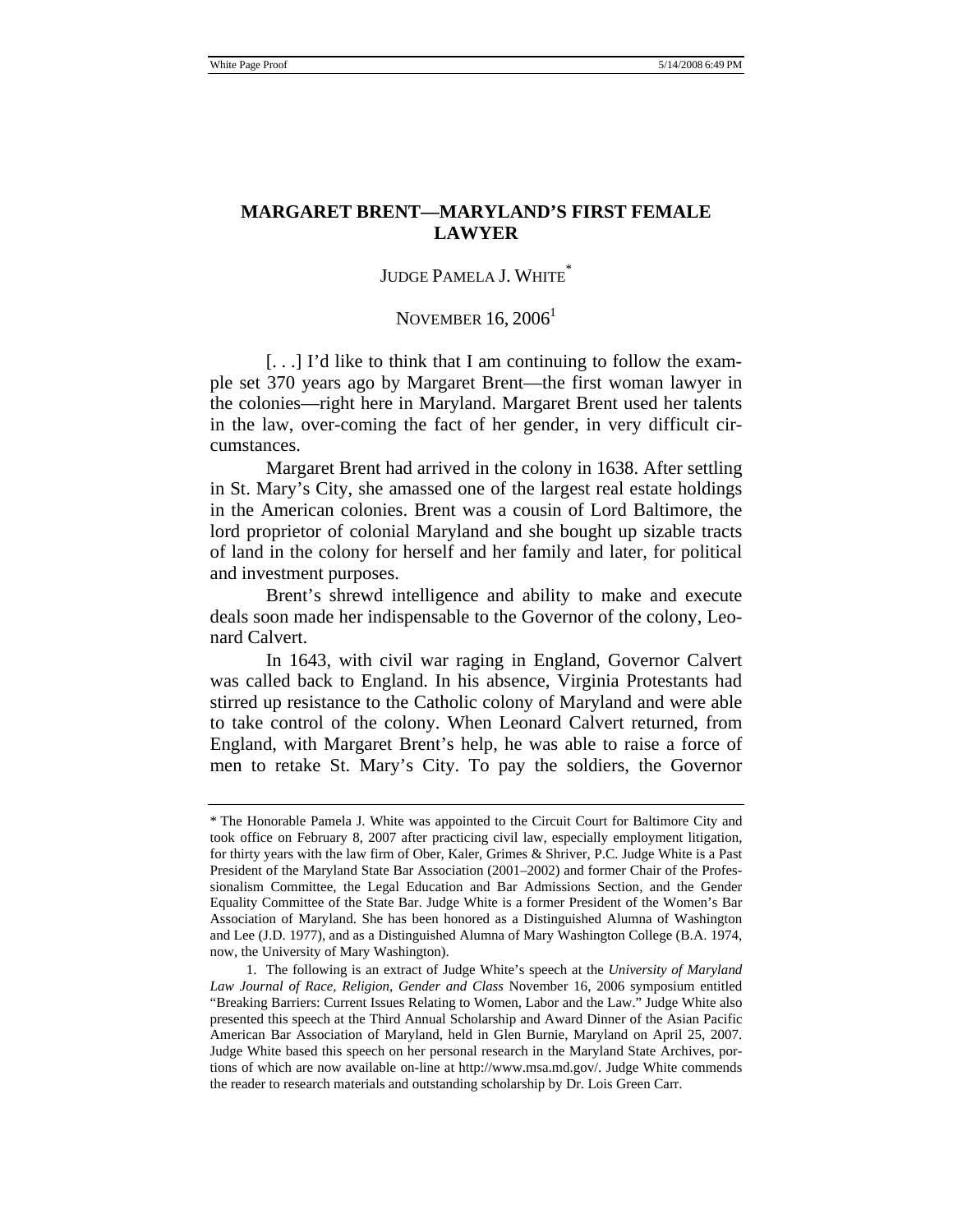#### 12 U. MD. L.J. RACE, RELIGION, GENDER & CLASS [VOL. 7:11]

pledged his estate and that of his brother, Lord Baltimore. Leonard Calvert died in early 1647. On his deathbed, the Governor summoned Margaret Brent. In the presence of witnesses, he directed Margaret to "take all and pay all" as Administrator of his estate.

Brent was forced to defend a large number of claims against the estate and to institute actions of her own against those who had been in debt to the Governor. There were 124 reported cases in which she appeared in 8 years. When it appeared that Governor Calvert had not left an amount sufficient to pay the soldiers, Brent realized that she must pay the troops out of Lord Baltimore's property or else there would be full-scale riots. Brent made the tough decision, took the necessary action, paid the hungry troops from the property of Lord Baltimore, and by her brave actions successfully prevented the threatened mutiny.

An angry Lord Baltimore sent written charges from England against Brent to the Maryland Assembly, but the Assembly responded to Lord Baltimore:

> As for Mistress Margaret Brent undertaking and meddling with your estate, we do verily believe and in conscience report that it were better for the Colony's safety at that time in her hands than in any man's else, in the whole province after your brother's death: for the soldiers would never have treated any other with that civility and respect. And though they were ever ready at several times to run into mutiny, yet she still pacified them. . .

> She rather deserved favor and thanks from Your Honor for her so much concurring to the public safety, than to be justly liable to all those bitter invectives you have been pleased to express against her.

Margaret Brent was vindicated, but she paid a heavy price for her efforts when she sought but was denied a voice and vote as a landowner in the General Assembly, even while the General Assembly had praised her work as Governor Calvert's attorney.<sup>2</sup>

Brent believed she had not only a right, but a duty as Attorney for the Governor to have "a vote and voice" in the Maryland Assembly. The records of Assembly proceedings for 1648 indicated:

 <sup>2.</sup> Judge White recommends the reader to the actual, contemporaneous transcriptions, available online, in the Maryland Archives.